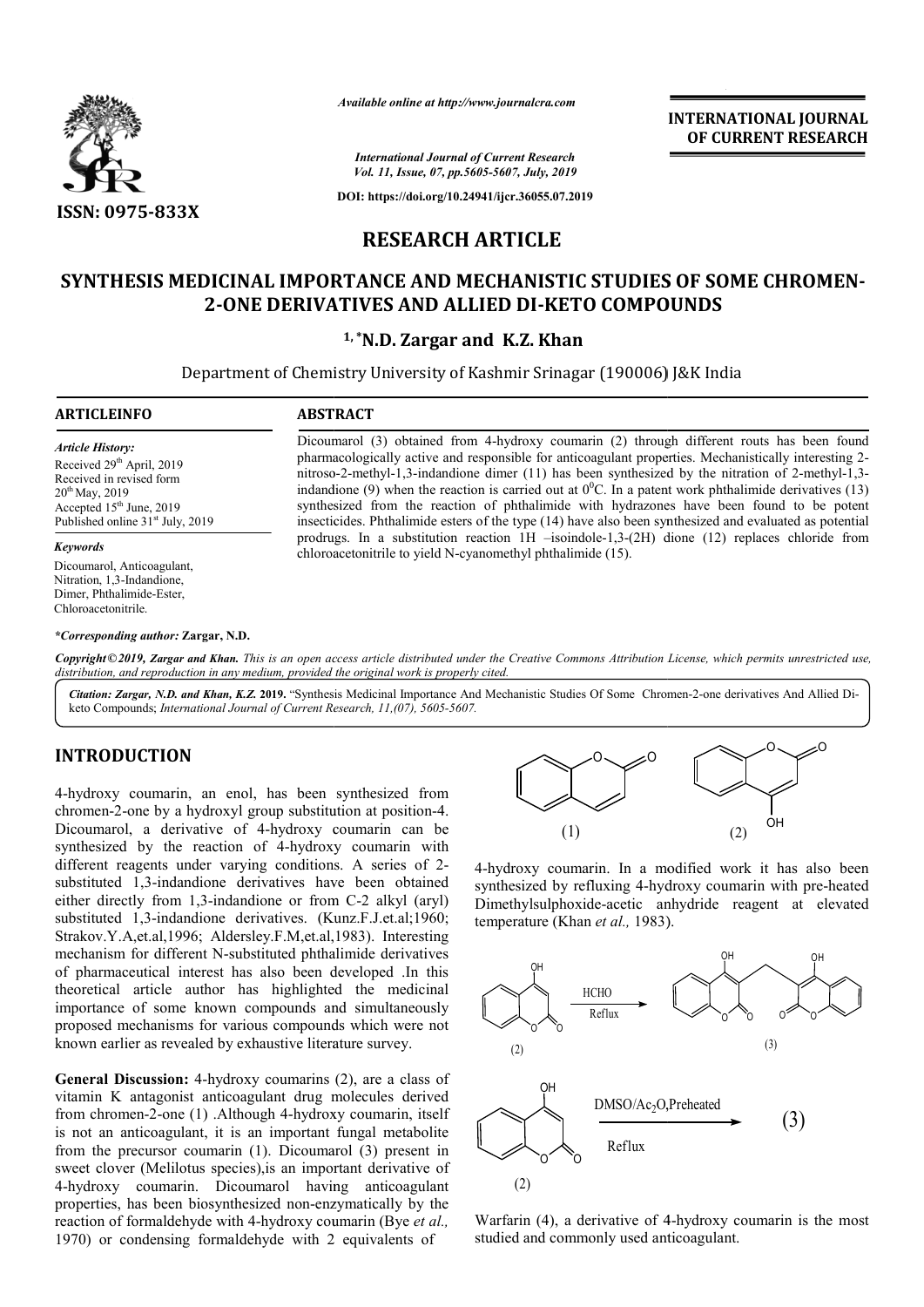

1,3-indandione (5), an important member of class of 1,3-diketo compounds has been used as a substrate in a series of reactions. A wide range of compounds of both medicinal and chemical importance have been synthesized from this substrate with different reagents under varying conditions. 2-arylidene-1,3-indandiones show addition reactions across the olefinic double bond with secondary amines like piperidene and morpholine to give the corresponding adduct (6). However, the addition reaction with hydrazine and subsequent dehydration affords a different adduct (7). These adducts have been found to have bactericidal and fungicidal activity (Ablak, 1992).



A range of pharmacologically active compounds (8),having anticoagulant, antispasmodic, analgesic and narcotic properties have been synthesized through the reaction of 2-substituted 1,3-indandione with β-chloro-vinyl ketones (Belyaev *et al.,*  1967).



 $R'$ =Ph,PhCH<sub>2</sub>,Pr,p-ClC<sub>6</sub>H<sub>4</sub>

The plausible mechanism proposed for the formation of (8) can be depicted as below Scheme-1.



### **Scheme-1**

In a mechanistically interesting reaction, nitration of 2-methyl-1,3-indandione (9) with fuming nitric acid in acetic acid has been carried out at around  $75^{\circ}$ C to afford 2-nitro-2-methyl 1,3indandione (10), however, when the same reaction was carried out below  $0^0C$ , 2-nitroso-2-methyl-1,3-indandione dimer (11) was the final product (Dumpis *et al.,* 1961).



Mechanism proposed for the products (10) and (11) can be rationalized as under Scheme-2.







**Scheme-2**

Phthalimide (12) is another important member of class of 1,3 di-keto compounds. Phthalimide derivatives (13) synthesized from the reaction of phthalimide with hydrazones have been found to be potent insecticides (Ebihara *et al.,* 1996).



Mechanistically the formation of  $(13)$  can be shown as below –

## **Scheme-3.**



**Scheme-3**